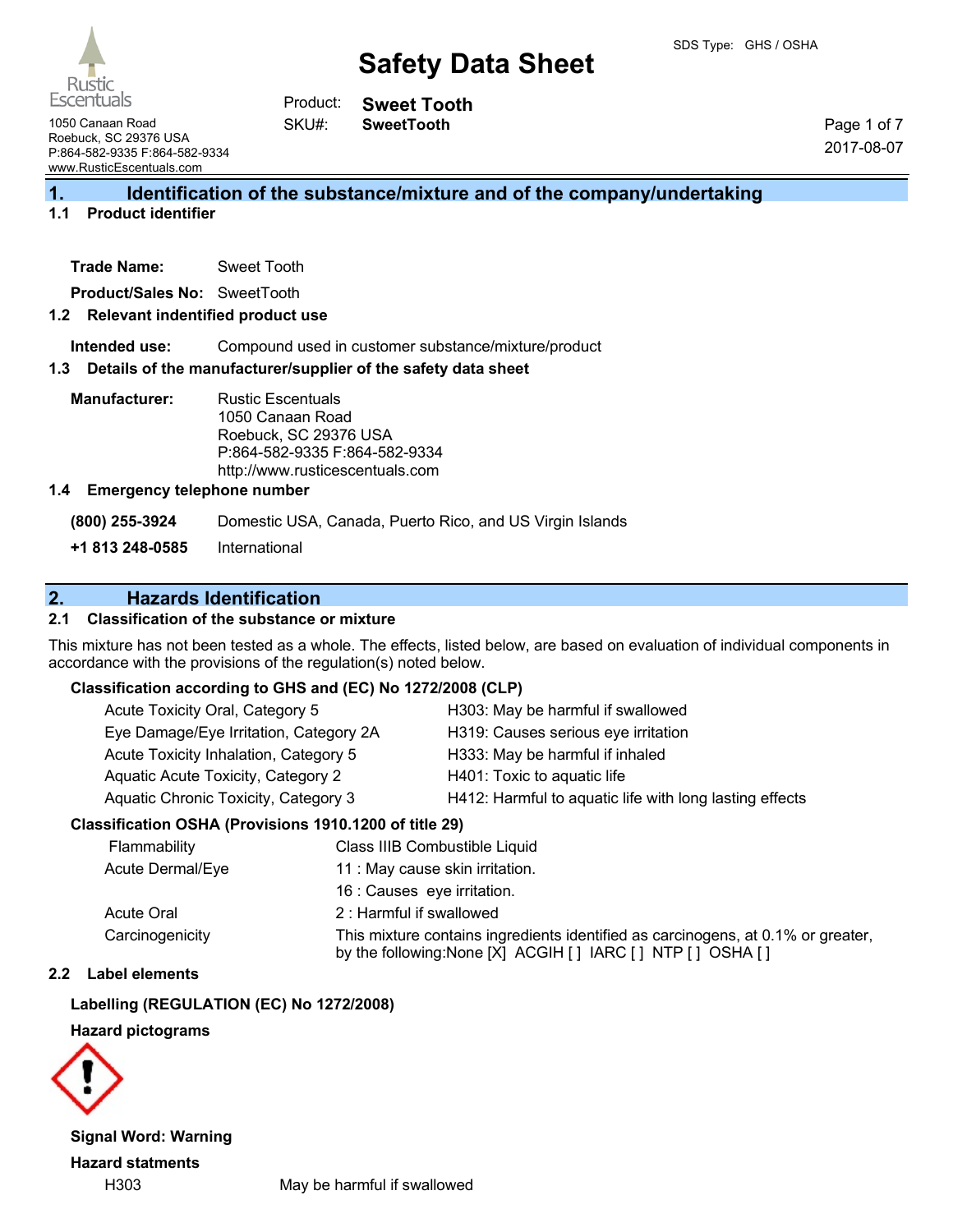| <b>Escentuals</b>                                                                                      | Product:              | <b>Sweet Tooth</b>                                                                                                               |                           |  |
|--------------------------------------------------------------------------------------------------------|-----------------------|----------------------------------------------------------------------------------------------------------------------------------|---------------------------|--|
| 1050 Canaan Road<br>Roebuck, SC 29376 USA<br>P:864-582-9335 F:864-582-9334<br>www.RusticEscentuals.com | SKU#:                 | <b>SweetTooth</b>                                                                                                                | Page 2 of 7<br>2017-08-07 |  |
| H319                                                                                                   |                       | Causes serious eye irritation                                                                                                    |                           |  |
| H333                                                                                                   |                       | May be harmful if inhaled                                                                                                        |                           |  |
| H401                                                                                                   | Toxic to aquatic life |                                                                                                                                  |                           |  |
| H412                                                                                                   |                       | Harmful to aquatic life with long lasting effects                                                                                |                           |  |
| <b>Precautionary Statements</b>                                                                        |                       |                                                                                                                                  |                           |  |
| <b>Prevention:</b>                                                                                     |                       |                                                                                                                                  |                           |  |
| P <sub>264</sub>                                                                                       |                       | Wash hands thoroughly after handling                                                                                             |                           |  |
| P <sub>273</sub>                                                                                       |                       | Avoid release to the environment                                                                                                 |                           |  |
| <b>Response:</b>                                                                                       |                       |                                                                                                                                  |                           |  |
| $P304 + P312$                                                                                          |                       | IF INHALED: Call a POISON CENTER or doctor/physician if you feel unwell                                                          |                           |  |
| P305 + P351 + P338                                                                                     |                       | IF IN EYES: Rinse cautiously with water for several minutes Remove contact lenses if<br>present and easy to do. continue rinsing |                           |  |
| P312                                                                                                   |                       | Call a POISON CENTER or doctor/physician if you feel unwell                                                                      |                           |  |
| $P337 + P313$                                                                                          |                       | If eye irritation persists: Get medical advice/attention                                                                         |                           |  |

## **2.3 Other Hazards**

### **no data available**

## **3. Composition/Information on Ingredients**

## **3.1 Mixtures**

This product is a complex mixture of ingredients, which contains among others the following substance(s), presenting a health or environmental hazard within the meaning of the UN Globally Harmonized System of Classification and Labeling of Chemicals (GHS):

| CAS#<br>Ingredient         | EC#                             | Conc.<br>Range | <b>GHS Classification</b>           | <b>OSHA Classification</b> |
|----------------------------|---------------------------------|----------------|-------------------------------------|----------------------------|
| $121 - 32 - 4$             | 204-464-7                       | $5 - 10%$      | H303; H320; H402                    |                            |
| Ethyl vanillin             |                                 |                |                                     |                            |
| 4940-11-8                  | 225-582-5                       | $2 - 5%$       | H302                                | $\overline{2}$             |
| Ethyl maltol               |                                 |                |                                     |                            |
| 103-60-6                   | 203-127-1                       | $1 - 2%$       | H316                                | 11                         |
|                            | 2-Phenoxyethyl isobutyrate      |                |                                     |                            |
| $123 - 11 - 5$             | 204-602-6                       | $1 - 2%$       | H303; H402                          | 11, 15                     |
| Anisaldehyde               |                                 |                |                                     |                            |
| 120-57-0                   | 204-409-7                       | $0.1 - 1.0 %$  | H303; H317; H401                    | 31                         |
| Piperonal                  |                                 |                |                                     |                            |
| 118-58-1                   | 204-262-9                       | $0.1 - 1.0 %$  | H303; H317; H320; H401; H412        | 31                         |
| <b>Benzyl Salicylate</b>   |                                 |                |                                     |                            |
| 68647-72-3                 | 232-433-8                       | $0.1 - 1.0 %$  | H226; H304; H315; H317; H400; H410  | 12, 3, 31                  |
| Limonene                   |                                 |                |                                     |                            |
| 78-70-6                    | 201-134-4                       | $0.1 - 1.0 %$  | H227; H303; H315; H317; H319; H402  | 12, 26                     |
| Linalool                   |                                 |                |                                     |                            |
| 2705-87-5                  | 220-292-5                       | $0.1 - 1.0 \%$ | H302; H312; H317; H332; H400; H410  | 10, 12, 15, 3              |
| Allyl cyclohexylpropionate |                                 |                |                                     |                            |
| 68737-61-1                 | 272-113-5                       | $0.1 - 1.0 %$  | H227; H303; H313; H315; H317; H401; | 12, 15, 31                 |
|                            | Dimethyltetrahydro Benzaldehyde |                | H411                                |                            |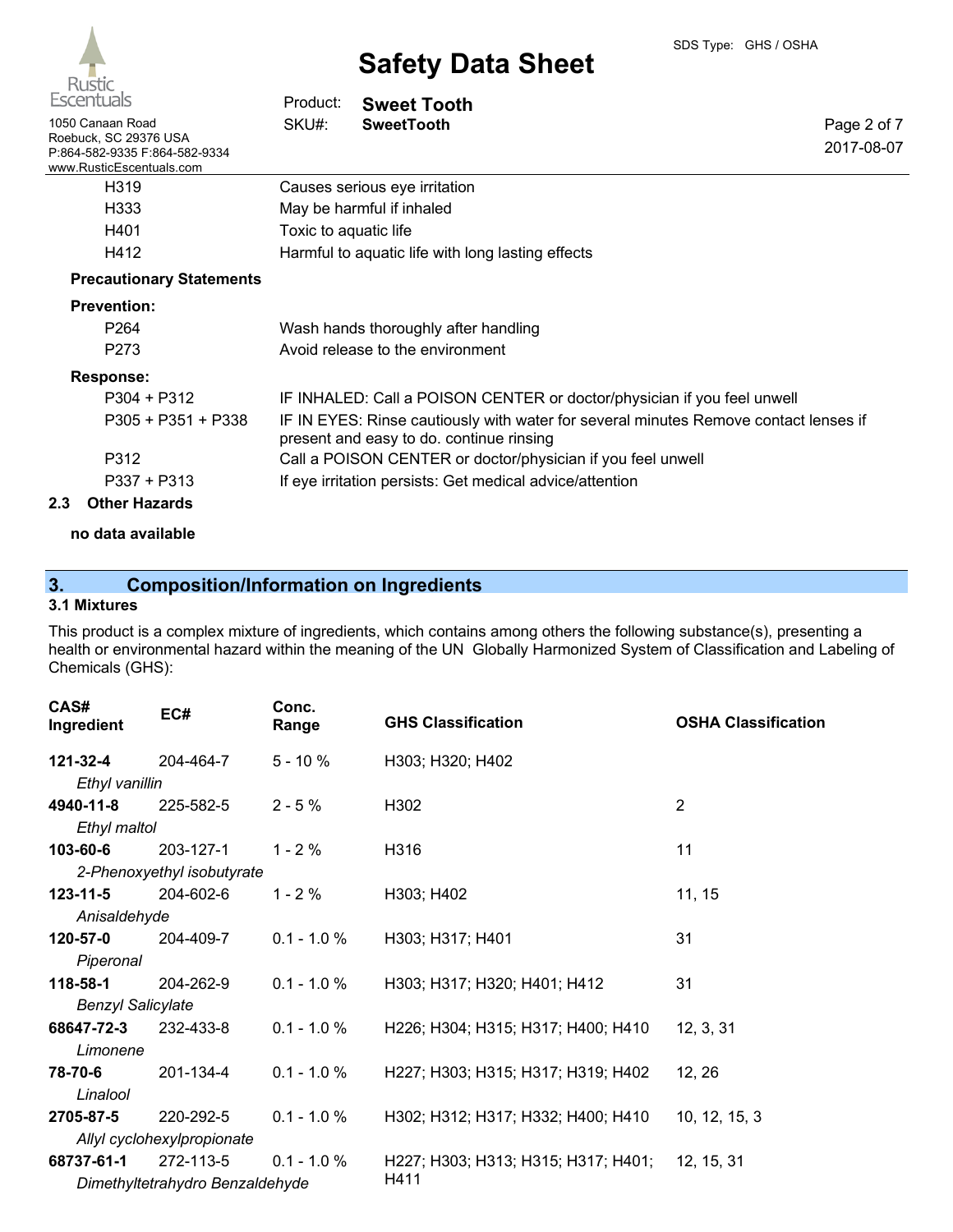

| <b>KUSUC</b><br>Escentuals<br>1050 Canaan Road<br>Roebuck, SC 29376 USA<br>P:864-582-9335 F:864-582-9334<br>www.RusticEscentuals.com |                                                             | Product:<br>SKU#:                                        | <b>Sweet Tooth</b><br><b>SweetTooth</b>                                                                       | Page 3 of 7<br>2017-08-07  |
|--------------------------------------------------------------------------------------------------------------------------------------|-------------------------------------------------------------|----------------------------------------------------------|---------------------------------------------------------------------------------------------------------------|----------------------------|
| CAS#<br>Ingredient                                                                                                                   | EC#                                                         | Conc.<br>Range                                           | <b>GHS Classification</b>                                                                                     | <b>OSHA Classification</b> |
| 80-54-6                                                                                                                              | 201-289-8<br><b>Butylphenyl Methylpropional</b>             | $0.1 - 1.0 %$                                            | H227; H302; H315; H317; H361; H401;<br>H411                                                                   | 11, 15, 26, 28, 3, 31, 39  |
|                                                                                                                                      |                                                             | See Section 16 for full text of GHS classification codes |                                                                                                               |                            |
|                                                                                                                                      |                                                             | Total Hydrocarbon Content (% w/w) = 0.79                 |                                                                                                               |                            |
| 4.                                                                                                                                   | <b>First Aid Measures</b>                                   |                                                          |                                                                                                               |                            |
| 4.1                                                                                                                                  | <b>Description of first aid measures</b>                    |                                                          |                                                                                                               |                            |
| Inhalation:                                                                                                                          |                                                             |                                                          | Remove from exposure site to fresh air and keep at rest.<br>Obtain medical advice.                            |                            |
| <b>Eye Exposure:</b>                                                                                                                 |                                                             |                                                          | Flush immediately with water for at least 15 minutes.<br>Contact physician if symptoms persist.               |                            |
| <b>Skin Exposure:</b>                                                                                                                |                                                             |                                                          | Remove contaminated clothes. Wash thoroughly with water (and soap).<br>Contact physician if symptoms persist. |                            |
| Ingestion:                                                                                                                           |                                                             |                                                          | Rinse mouth with water and obtain medical advice.                                                             |                            |
| 4.2                                                                                                                                  |                                                             |                                                          | Most important symptoms and effects, both acute and delayed                                                   |                            |
| <b>Symptoms:</b>                                                                                                                     |                                                             |                                                          | no data available                                                                                             |                            |
| <b>Risks:</b>                                                                                                                        |                                                             |                                                          | Refer to Section 2.2 "Hazard Statements"                                                                      |                            |
| 4.3                                                                                                                                  |                                                             |                                                          | Indication of any immediate medical attention and special treatment needed                                    |                            |
| Treatment:                                                                                                                           |                                                             |                                                          | Refer to Section 2.2 "Response"                                                                               |                            |
| 5.                                                                                                                                   |                                                             | <b>Fire-Fighting measures</b>                            |                                                                                                               |                            |
| 5.1                                                                                                                                  | <b>Extinguishing media</b>                                  |                                                          |                                                                                                               |                            |
| Suitable:                                                                                                                            |                                                             |                                                          | Carbon dioxide (CO2), Dry chemical, Foam                                                                      |                            |
| <b>Unsuitable</b>                                                                                                                    |                                                             |                                                          | Do not use a direct water jet on burning material                                                             |                            |
| 5.2                                                                                                                                  |                                                             |                                                          | Special hazards arising from the substance or mixture                                                         |                            |
|                                                                                                                                      | <b>During fire fighting:</b><br>5.3 Advice for firefighters |                                                          | Water may be ineffective                                                                                      |                            |
|                                                                                                                                      | <b>Further information:</b>                                 |                                                          | Standard procedure for chemical fires                                                                         |                            |

## **6. Accidental Release Measures**

#### **6.1 Personal precautions, protective equipment and emergency procedures**

Avoid inhalation and contact with skin and eyes. A self-contained breathing apparatus is recommended in case of a major spill.

#### **6.2 Environmental precautions**

Keep away from drains, soil, and surface and groundwater.

#### **6.3 Methods and materials for containment and cleaning up**

Clean up spillage promptly. Remove ignition sources. Provide adequate ventilation. Avoid excessive inhalation of vapors. Gross spillages should be contained by use of sand or inert powder and disposed of according to the local regulations.

#### **6.4 Reference to other sections**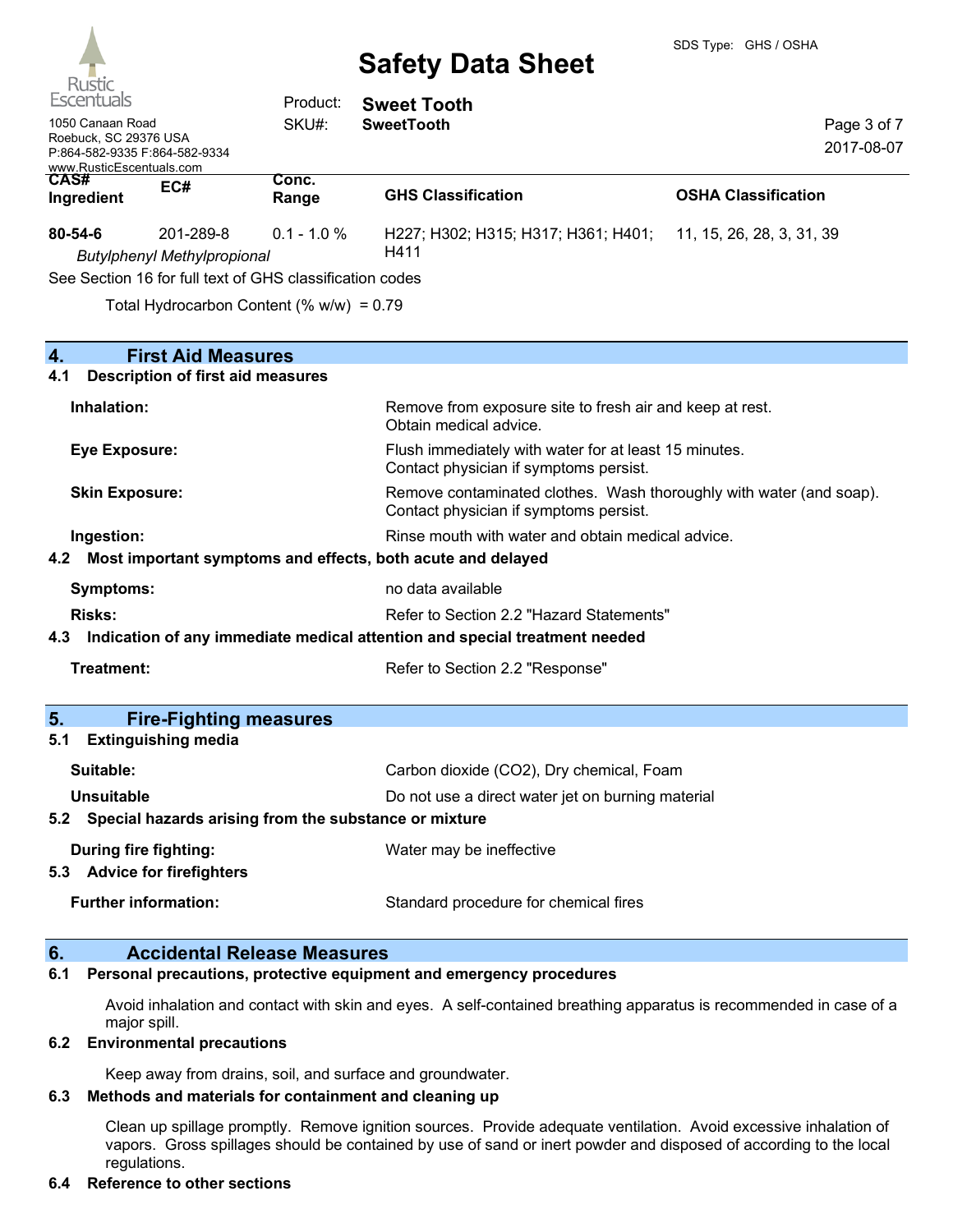Rustic **Escentuals** 

1050 Canaan Road **SweetTooth** Roebuck, SC 29376 USA P:864-582-9335 F:864-582-9334 www.RusticEscentuals.com

**Sweet Tooth** Product: SKU#:

Page 4 of 7 2017-08-07

Not Applicable

## **7. Handling and Storage**

### **7.1 Precautions for safe handling**

Apply according to good manufacturing and industrial hygiene practices with proper ventilation. Do not drink, eat or smoke while handling. Respect good personal hygiene.

#### **7.2 Conditions for safe storage, including any incompatibilities**

Store in a cool, dry and ventilated area away from heat sources and protected from light in tightly closed original container. Avoid plastic and uncoated metal container. Keep air contact to a minimum.

## **7.3 Specific end uses**

No information available

## **8. Exposure Controls/Personal Protection**

**8.1 Control parameters**

| <b>Exposure Limits:</b> |  |  |  | Contains no substances with occupational exposure limit values |
|-------------------------|--|--|--|----------------------------------------------------------------|
|-------------------------|--|--|--|----------------------------------------------------------------|

**Engineering Controls:** Use local exhaust as needed.

#### **8.2 Exposure controls - Personal protective equipment**

| Eye protection:                | Tightly sealed goggles, face shield, or safety glasses with brow guards and side shields, etc.<br>as may be appropriate for the exposure |
|--------------------------------|------------------------------------------------------------------------------------------------------------------------------------------|
| <b>Respiratory protection:</b> | Avoid excessive inhalation of concentrated vapors. Apply local ventilation where appropriate.                                            |
| <b>Skin protection:</b>        | Avoid Skin contact. Use chemically resistant gloves as needed.                                                                           |

## **9. Physical and Chemical Properties**

### **9.1 Information on basic physical and chemical properties**

| Appearance:                  | <b>Conforms to Standard</b> |
|------------------------------|-----------------------------|
| Odor:                        | Conforms to Standard        |
| Color:                       | Colorless                   |
| <b>Viscosity:</b>            | Liquid                      |
| <b>Freezing Point:</b>       | Not determined              |
| <b>Boiling Point:</b>        | Not determined              |
| <b>Melting Point:</b>        | Not determined              |
| <b>Flashpoint (CCCFP):</b>   | >200 F (93.33 C)            |
| <b>Auto flammability:</b>    | Not determined              |
| <b>Explosive Properties:</b> | None Expected               |
| <b>Oxidizing properties:</b> | None Expected               |
| Vapor Pressure (mmHg@20 C):  | 0.032                       |
| %VOC:                        | 3.1341                      |
| Specific Gravity @ 25 C:     | 0.9630                      |
| Density @ 25 C:              | 0.9600                      |
| Refractive Index @ 20 C:     | 1.4660                      |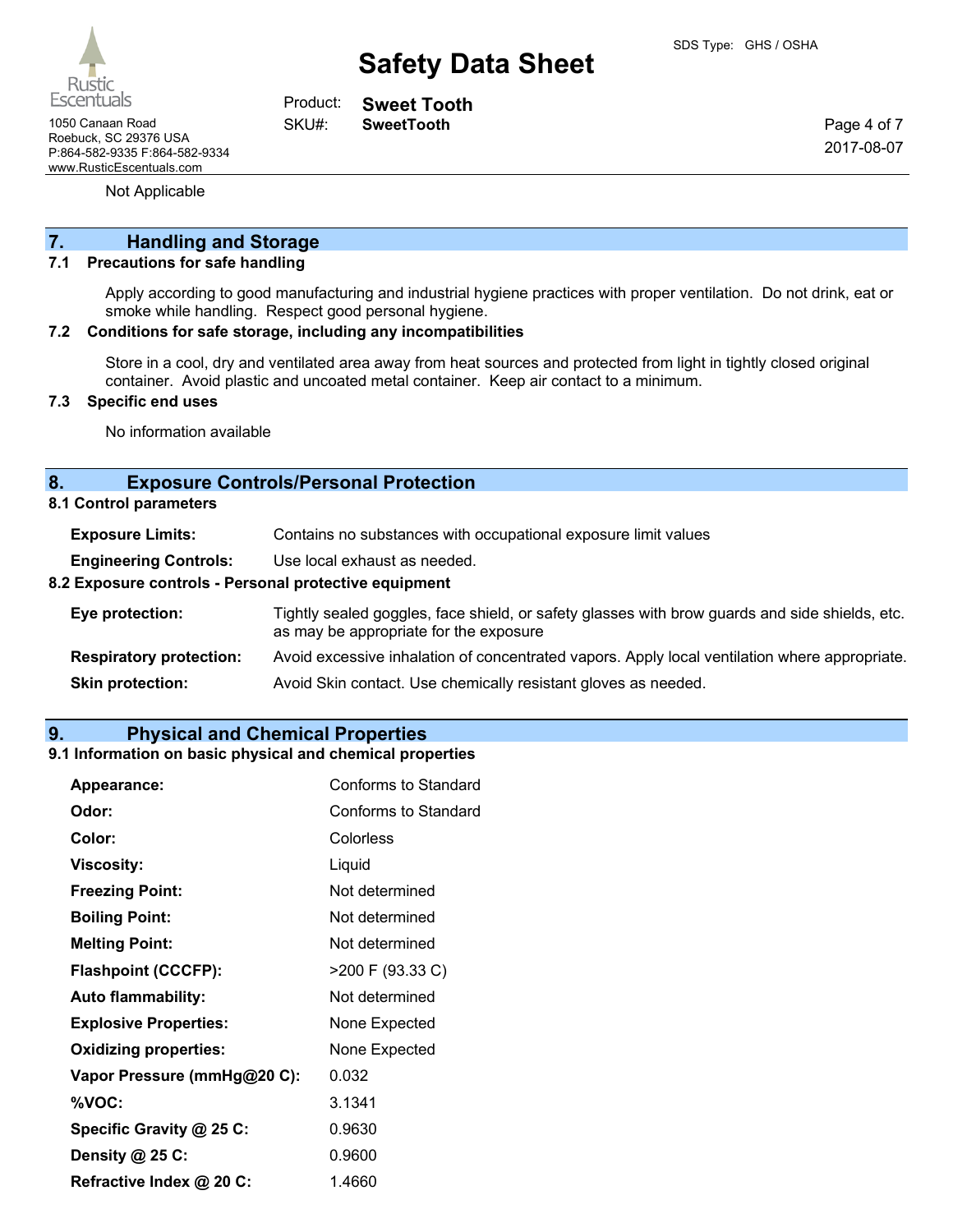| 1050 Canaan Road              |  |
|-------------------------------|--|
| Roebuck, SC 29376 USA         |  |
| P:864-582-9335 F:864-582-9334 |  |
| www.RusticEscentuals.com      |  |
|                               |  |

**Sweet Tooth** SweetTooth Product:

Page 5 of 7 2017-08-07

**Soluble in:** Oil

SKU#:

## **10. Stability and Reactivity**

| 10.1 Reactivity                         | None                                               |
|-----------------------------------------|----------------------------------------------------|
| <b>10.2 Chemical stability</b>          | Stable                                             |
| 10.3 Possibility of hazardous reactions | None known                                         |
| <b>10.4 Conditions to avoid</b>         | None known                                         |
| 10.5 Incompatible materials             | Strong oxidizing agents, strong acids, and alkalis |
| 10.6 Hazardous decomposition products   | None known                                         |

## **11. Toxicological Information**

## **11.1 Toxicological Effects**

Acute Toxicity Estimates (ATEs) based on the individual Ingredient Toxicity Data utilizing the "Additivity Formula"

| Acute toxicity - Oral - (Rat) mg/kg                | (LD50: 3,891.05) May be harmful if swallowed                                 |
|----------------------------------------------------|------------------------------------------------------------------------------|
| Acute toxicity - Dermal - (Rabbit) mg/kg           | (LD50: 6,849.32) Not classified - the classification criteria are<br>not met |
| Acute toxicity - Inhalation - (Rat) mg/L/4hr       | (LC50: 156.33) May be harmful if inhaled                                     |
| <b>Skin corrosion / irritation</b>                 | Not classified - the classification criteria are not met                     |
| Serious eye damage / irritation                    | Causes serious eye irritation                                                |
| <b>Respiratory sensitization</b>                   | Not classified - the classification criteria are not met                     |
| <b>Skin sensitization</b>                          | Not classified - the classification criteria are not met                     |
| <b>Germ cell mutagenicity</b>                      | Not classified - the classification criteria are not met                     |
| Carcinogenicity                                    | Not classified - the classification criteria are not met                     |
| <b>Reproductive toxicity</b>                       | Not classified - the classification criteria are not met                     |
| Specific target organ toxicity - single exposure   | Not classified - the classification criteria are not met                     |
| Specific target organ toxicity - repeated exposure | Not classified - the classification criteria are not met                     |
| <b>Aspiration hazard</b>                           | Not classified - the classification criteria are not met                     |

| 12.<br><b>Ecological Information</b> |                                                   |
|--------------------------------------|---------------------------------------------------|
| <b>12.1 Toxicity</b>                 |                                                   |
| <b>Acute acquatic toxicity</b>       | Toxic to aquatic life                             |
| <b>Chronic acquatic toxicity</b>     | Harmful to aquatic life with long lasting effects |
| <b>Toxicity Data on soil</b>         | no data available                                 |
| <b>Toxicity on other organisms</b>   | no data available                                 |
|                                      |                                                   |
| 12.2 Persistence and degradability   | no data available                                 |
| 12.3 Bioaccumulative potential       | no data available                                 |
| 12.4 Mobility in soil                | no data available                                 |
|                                      |                                                   |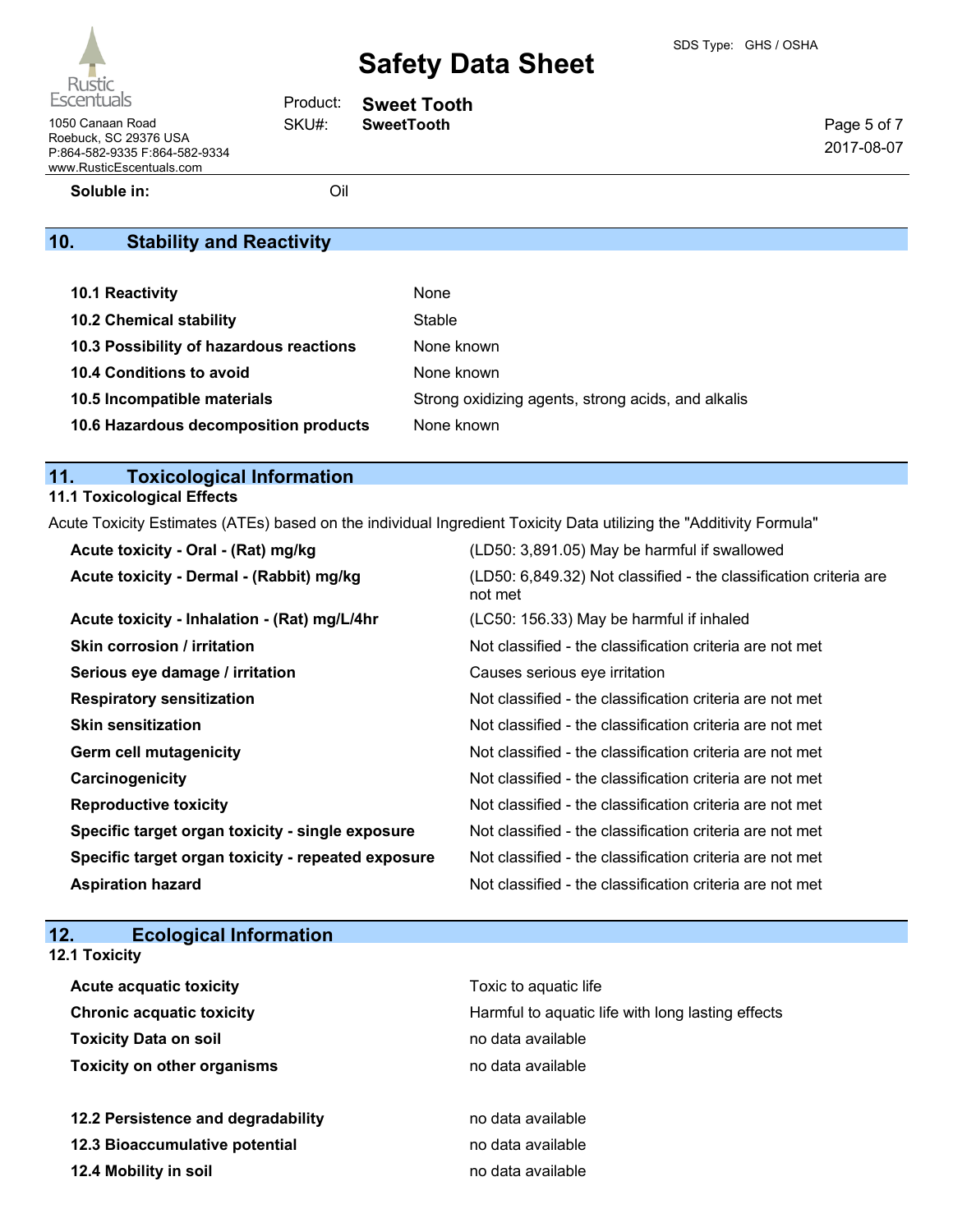Rustic **Escentuals** 

www.RusticEscentuals.com

1050 Canaan Road **SweetTooth** Roebuck, SC 29376 USA P:864-582-9335 F:864-582-9334

**Sweet Tooth** Product:

SKU#:

Page 6 of 7 2017-08-07

**12.5 Other adverse effects no data available no data available** 

## **13. Disposal Conditions**

#### **13.1 Waste treatment methods**

Do not allow product to reach sewage systems. Dispose of in accordance with all local and national regulations. Send to a licensed waste management company.The product should not be allowed to enter drains, water courses or the soil. Do not contaminate ponds, waterways or ditches with chemical or used container.

## **14. Transport Information**

| Regulator                                | <b>Class</b> | <b>Pack Group</b>                   | <b>Sub Risk</b> | UN-nr. |
|------------------------------------------|--------------|-------------------------------------|-----------------|--------|
| U.S. DOT (Non-Bulk)                      |              | Not Regulated - Not Dangerous Goods |                 |        |
| <b>Chemicals NOI</b>                     |              |                                     |                 |        |
| <b>ADR/RID (International Road/Rail)</b> |              | Not Regulated - Not Dangerous Goods |                 |        |
| <b>Chemicals NOI</b>                     |              |                                     |                 |        |
| <b>IATA (Air Cargo)</b>                  |              | Not Regulated - Not Dangerous Goods |                 |        |
| <b>Chemicals NOI</b>                     |              |                                     |                 |        |
| IMDG (Sea)                               |              | Not Regulated - Not Dangerous Goods |                 |        |
| <b>Chemicals NOI</b>                     |              |                                     |                 |        |

| <b>Regulatory Information</b><br>15.       |                                                              |  |  |
|--------------------------------------------|--------------------------------------------------------------|--|--|
| <b>U.S. Federal Regulations:</b>           |                                                              |  |  |
| <b>TSCA (Toxic Substance Control Act):</b> | All components of the substance/mixture are listed or exempt |  |  |
| 40 CFR(EPCRA, SARA, CERCLA and CAA)        | This product contains NO components of concern.              |  |  |
| <b>U.S. State Regulations:</b>             |                                                              |  |  |
| <b>California Proposition 65 Warning</b>   | This product contains the following components:              |  |  |
| 123-35-3(NF 204-622-5 0.01 - 0.1%          | beta-Myrcene (NFS)                                           |  |  |
| <b>Canadian Regulations:</b>               |                                                              |  |  |
| <b>DSL / NDSL</b>                          | 100.00% of the components are listed or exempt.              |  |  |
| Attack to the first contract of the con-   |                                                              |  |  |

## **16. Other Information**

| GHS H-Statements referred to under section 3                                                                                                            |                                                              |                                                                   |  |  |  |
|---------------------------------------------------------------------------------------------------------------------------------------------------------|--------------------------------------------------------------|-------------------------------------------------------------------|--|--|--|
| <b>Total Fractional Values</b><br><b>Risk</b><br>(TFV).<br>(1.14) Eye Damage/Eye Irritation, Category 2A<br>(8.61) Aquatic Chronic Toxicity, Category 3 |                                                              | <b>Risk</b><br>(TFV)<br>(1.15) Aguatic Acute Toxicity, Category 2 |  |  |  |
| Department issuing data sheet:<br><b>Department E-mail address:</b>                                                                                     | <b>Technical Support</b><br>TechSupport@RusticEscentuals.com |                                                                   |  |  |  |